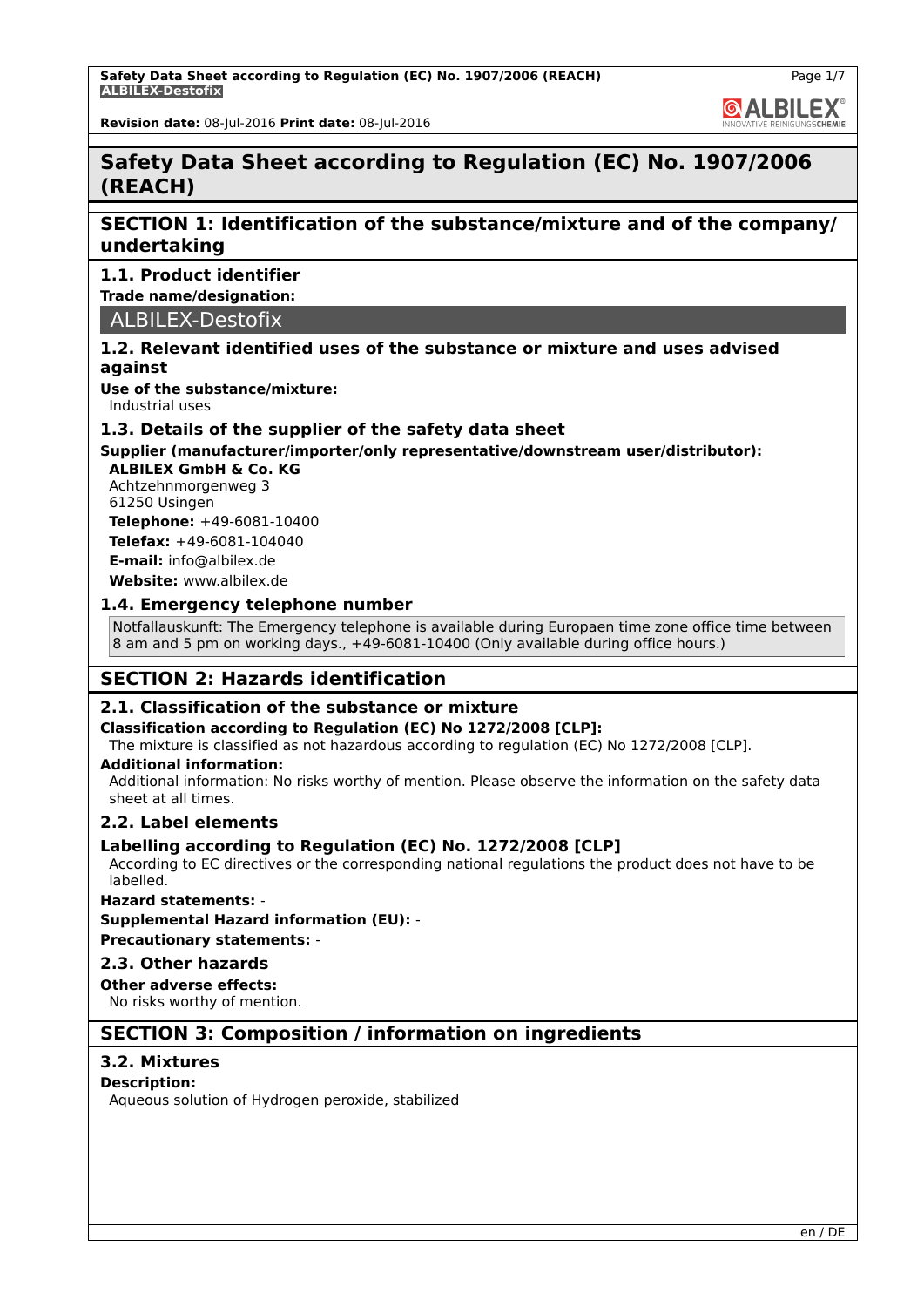**Safety Data Sheet according to Regulation (EC) No. 1907/2006 (REACH) ALBILEX-Destofix**

**Revision date:** 08-Jul-2016 **Print date:** 08-Jul-2016

#### **Hazardous ingredients / Hazardous impurities / Stabilisers:**

| product identifiers                                                                             | Substance name<br>Classification according to Regulation (EC) No 1272/2008 [CL                                                                               | Concen-<br><b>tration</b>  |
|-------------------------------------------------------------------------------------------------|--------------------------------------------------------------------------------------------------------------------------------------------------------------|----------------------------|
| <b>CAS No.: 7722-84-1</b><br>$EC No.: 231-765-0$<br><b>IREACH No.:</b><br>01-2119485845-22-XXXX | hydrogen peroxide<br>Skin Corr. 1A, Ox. Liq. 1, Acute Tox. 4<br>$\langle \hat{\mathbb{O}} \hat{\otimes} \hat{\mathbb{O}} \rangle$ Danger H271-H302-H314-H332 | $ 0 - 5 $<br>$\frac{1}{6}$ |

Full text of H- and EUH-phrases: see section 16.

## **SECTION 4: First aid measures**

### **4.1. Description of first aid measures**

#### **Following inhalation:**

Remove casualty to fresh air and keep warm and at rest.

#### **In case of skin contact:**

After contact with skin, wash immediately with plenty of water and soap.

#### **After eye contact:**

If product gets into the eye, keep eyelid open and rinse immediately with large quantities of water, for at least 5 minutes. Subsequently consult an ophthalmologist.

#### **After ingestion:**

Let water be drunken in little sips (dilution effect).

#### **4.2. Most important symptoms and effects, both acute and delayed** White spots on skin vanish within a few hours.

**4.3. Indication of any immediate medical attention and special treatment needed** Gas embolie possible after drinking

# **SECTION 5: Firefighting measures**

### **5.1. Extinguishing media**

#### **Suitable extinguishing media:**

Product is non inflamable

### **5.2. Special hazards arising from the substance or mixture**

Due to gaseous decomposition products, overpressure can occur in tightly sealed containers. Oxidising properties: Oxygen

#### **5.3. Advice for firefighters**

In case of fire: Wear self-contained breathing apparatus.

### **5.4. Additional information**

Co-ordinate fire-fighting measures to the fire surroundings.

# **SECTION 6: Accidental release measures**

### **6.1. Personal precautions, protective equipment and emergency procedures**

### **6.1.1. For non-emergency personnel**

**Personal precautions:**

Remove persons to safety. Wear personal protection equipment.

#### **6.1.2. For emergency responders**

No data available

### **6.2. Environmental precautions**

Do not allow to enter into surface water or drains.

### **6.3. Methods and material for containment and cleaning up**

#### **For cleaning up:**

Pump away bigger amounts. . Absorb with liquid-binding material (e.g. sand, diatomaceous earth, acidor universal binding agents). Wash with plenty of water. Spilled product must never be returned to the original container for recycling.

### **6.4. Reference to other sections**

No data available

Page 2/7

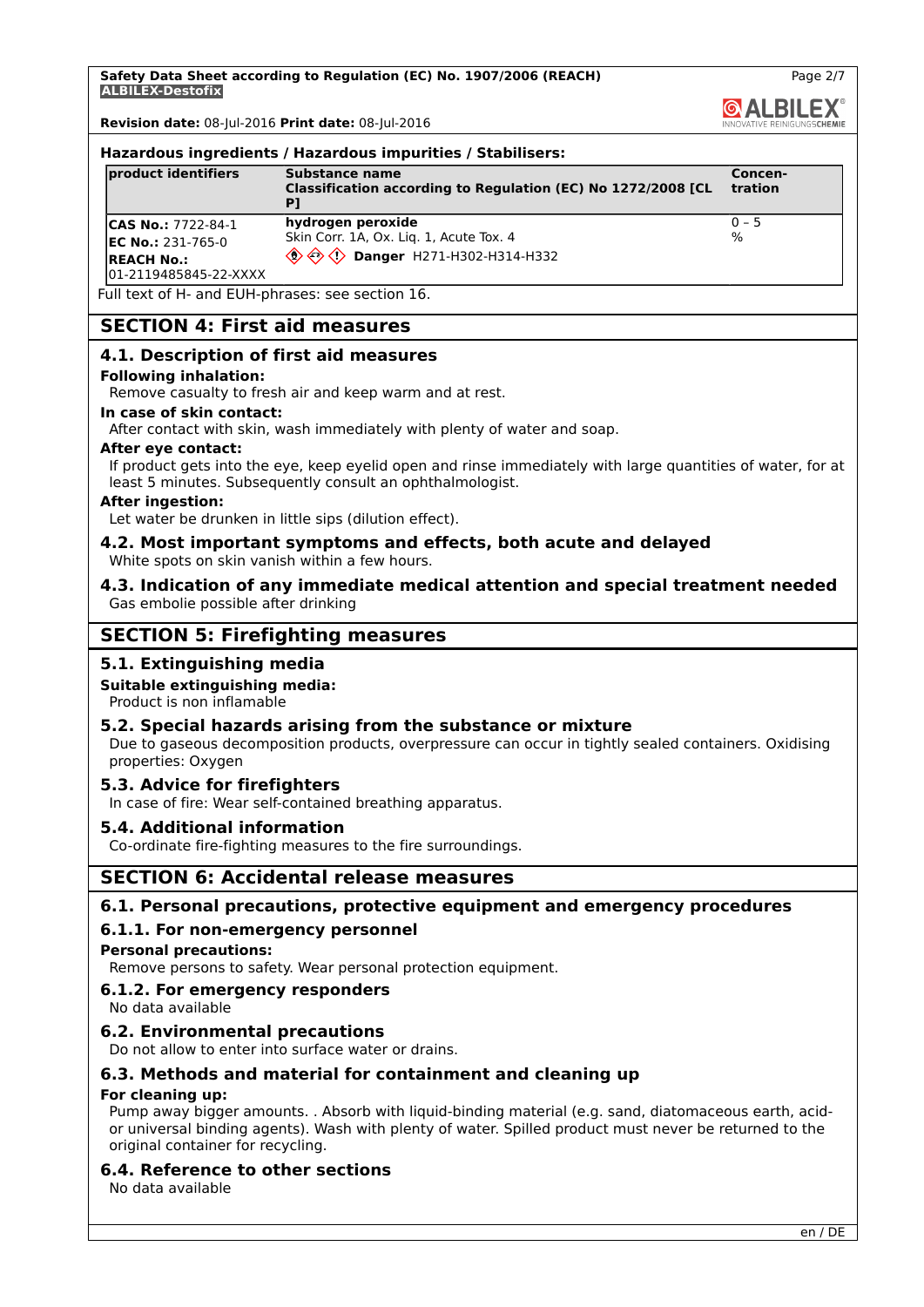### **6.5. Additional information**

No data available

# **SECTION 7: Handling and storage**

### **7.1. Precautions for safe handling**

#### **Protective measures**

#### **Advices on safe handling:**

Put lids on containers immediately after use.

### **Fire prevent measures:**

Belüftungseinrichtungen auf den Behältern nötig, Berstgefahr

#### **7.2. Conditions for safe storage, including any incompatibilities**

#### **Requirements for storage rooms and vessels:**

Do not keep the container sealed. Suitable material for Container: Polyethylene Polypropylen

#### **Hints on storage assembly:**

Do not store together with: Base, Combustible substance

#### **Further information on storage conditions:**

Protect against: Light Keep in a cool, well-ventilated place.

#### **7.3. Specific end use(s)**

### **Recommendation:**

No data available

### **SECTION 8: Exposure controls/personal protection**

#### **8.1. Control parameters**

### **8.1.1. Occupational exposure limit values**

| Limit value ty<br>pe (country of<br>origin) | Substance name                          | $ 0\rangle$ long-term occupational exposure limit value<br>$ 2$ short-term occupational exposure limit value<br>3 Instantaneous value<br>4 Monitoring and observation processes<br>$ S\rangle$ Remark |
|---------------------------------------------|-----------------------------------------|-------------------------------------------------------------------------------------------------------------------------------------------------------------------------------------------------------|
| IDFG (DE)                                   | hydrogen peroxide<br>CAS No.: 7722-84-1 | $ 0.5$ ppm $(0.71 \text{ mg/m}^3)$<br>$\sqrt{2}$ 0.5 ppm (0.71 mg/m <sup>3</sup> )                                                                                                                    |

#### **8.1.2. biological limit values**

No data available

#### **8.1.3. DNEL-/PNEC-values**

No data available

#### **8.2. Exposure controls**

#### **8.2.1. Appropriate engineering controls**

No data available

#### **8.2.2. Personal protection equipment**

#### **Eye/face protection:**

Tightly sealed safety glasses. oder Face protection shield

#### **Skin protection:**

Suitable material: Latex, NBR (Nitrile rubber) Butyl caoutchouc (butyl rubber) Thickness of the glove material: 0,65 mm; 0,4 mm; 0,7 mm

Breakthrough time (maximum wearing time): > 8h

### **Respiratory protection:**

Filtering device with filter or ventilator filtering device of type: NO-P3

#### **Other protection measures:**

Protective clothing: Chemical resistant safety shoes Chemical protection clothing acid-resistant General health and safety measures: When using do not eat, drink, smoke, sniff. Wash hands before breaks and after work.

#### **8.2.3. Environmental exposure controls**

No data available

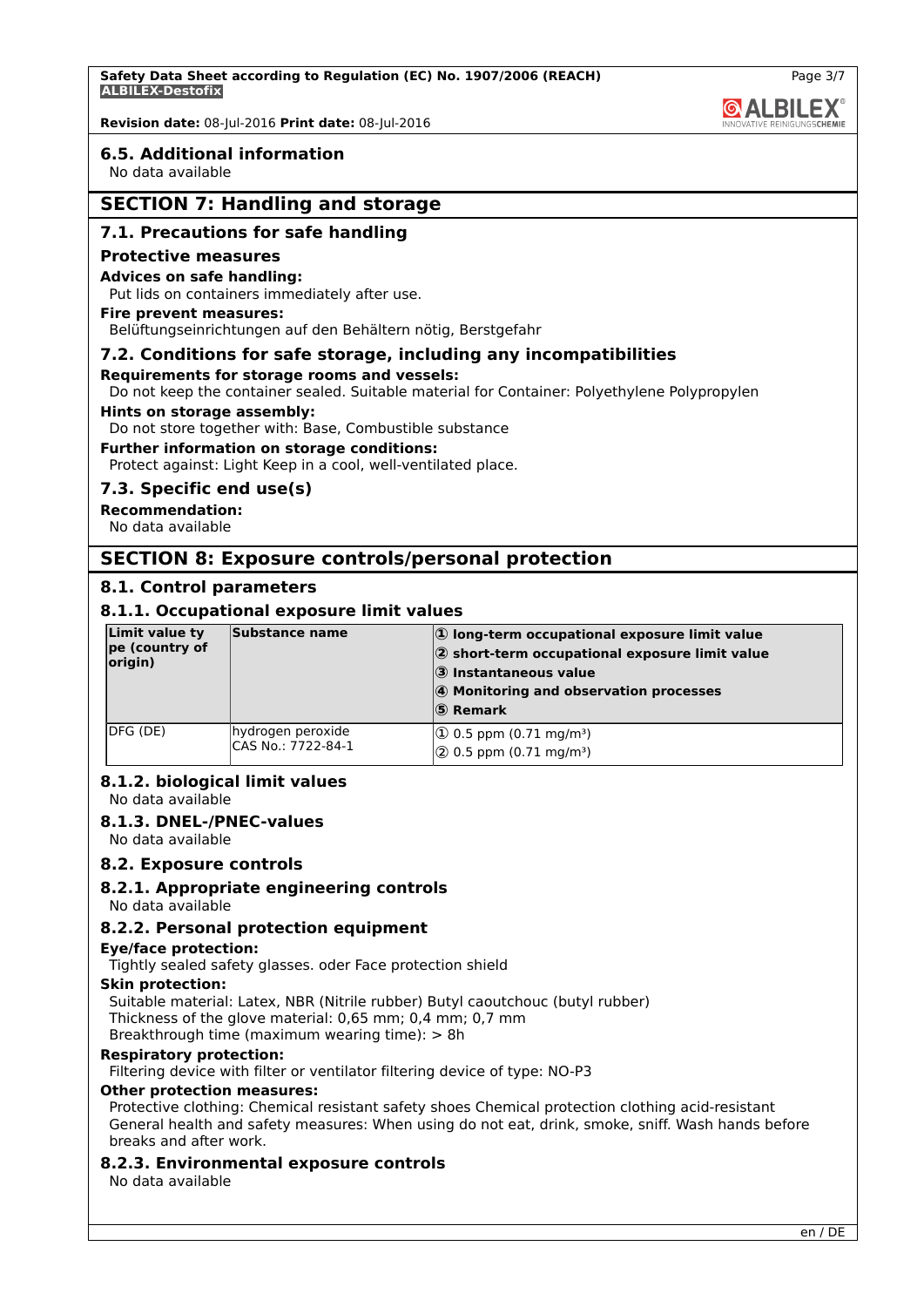### **8.3. Additional information**

No data available

# **SECTION 9: Physical and chemical properties**

### **9.1. Information on basic physical and chemical properties**

#### **Appearance**

**Physical state:** liquid **Colour:** colourless **Odour:** characteristic

### **Safety relevant basis data**

| parameter                                       |                | at °C | $ $ method | <b>Remark</b>       |
|-------------------------------------------------|----------------|-------|------------|---------------------|
| рH                                              | $3 - 5$        | 20 °C |            |                     |
| Melting point/freezing point                    | 0 °C           |       |            |                     |
| Freezing point                                  | not determined |       |            |                     |
| Initial boiling point and boiling<br>range      | 101 °C         |       |            | pressure: 1013 mbar |
| Decomposition temperature (°C):                 | not determined |       |            |                     |
| Flash point                                     | not determined |       |            |                     |
| Evaporation rate                                | not determined |       |            |                     |
| Ignition temperature in °C                      | not determined |       |            |                     |
| Upper/lower flammability or<br>explosive limits | not determined |       |            |                     |
| Vapour pressure                                 | not determined |       |            |                     |
| Vapour density                                  | not determined |       |            |                     |
| Density                                         | 1 $q/cm^3$     | 20 °C |            |                     |
| <b>Bulk density</b>                             | not determined |       |            |                     |
| Water solubility (g/L)                          | not determined |       |            |                     |
| Partition coefficient: n-octanol/<br>water      | not determined |       |            |                     |
| Dynamic viscosity                               | not determined |       |            |                     |
| Kinematic viscosity                             | not determined |       |            |                     |

### **9.2. Other information**

No data available

### **SECTION 10: Stability and reactivity**

### **10.1. Reactivity**

Materials to avoid Heavy metals Alkali (lye)

**10.2. Chemical stability**

# No data available

#### **10.3. Possibility of hazardous reactions**

Exothermal decomposition with formation of: Oxygen Danger of bursting container.

#### **10.4. Conditions to avoid**

Higher temperatures cause slow decomposition

### **10.5. Incompatible materials**

Heavy metals Alkali (lye)

#### **10.6. Hazardous decomposition products**

Exothermal decomposition with formation of: Oxygen Danger of bursting container.

### **SECTION 11: Toxicological information**

### **11.1. Information on toxicological effects**

| <b>CAS No.</b> | <b>Substance name</b> | <b>Toxicological information</b>         |
|----------------|-----------------------|------------------------------------------|
| 17722-84-1     | hydrogen peroxide     | $LD_{50}$ oral: 376 mg/kg (Ratte)        |
|                |                       | $LD_{50}$ dermal: 3,000 mg/kg (Ratte)    |
|                |                       | $LC_{50}$ inhalative: 2 mg/l 4 h (Ratte) |

Page 4/7

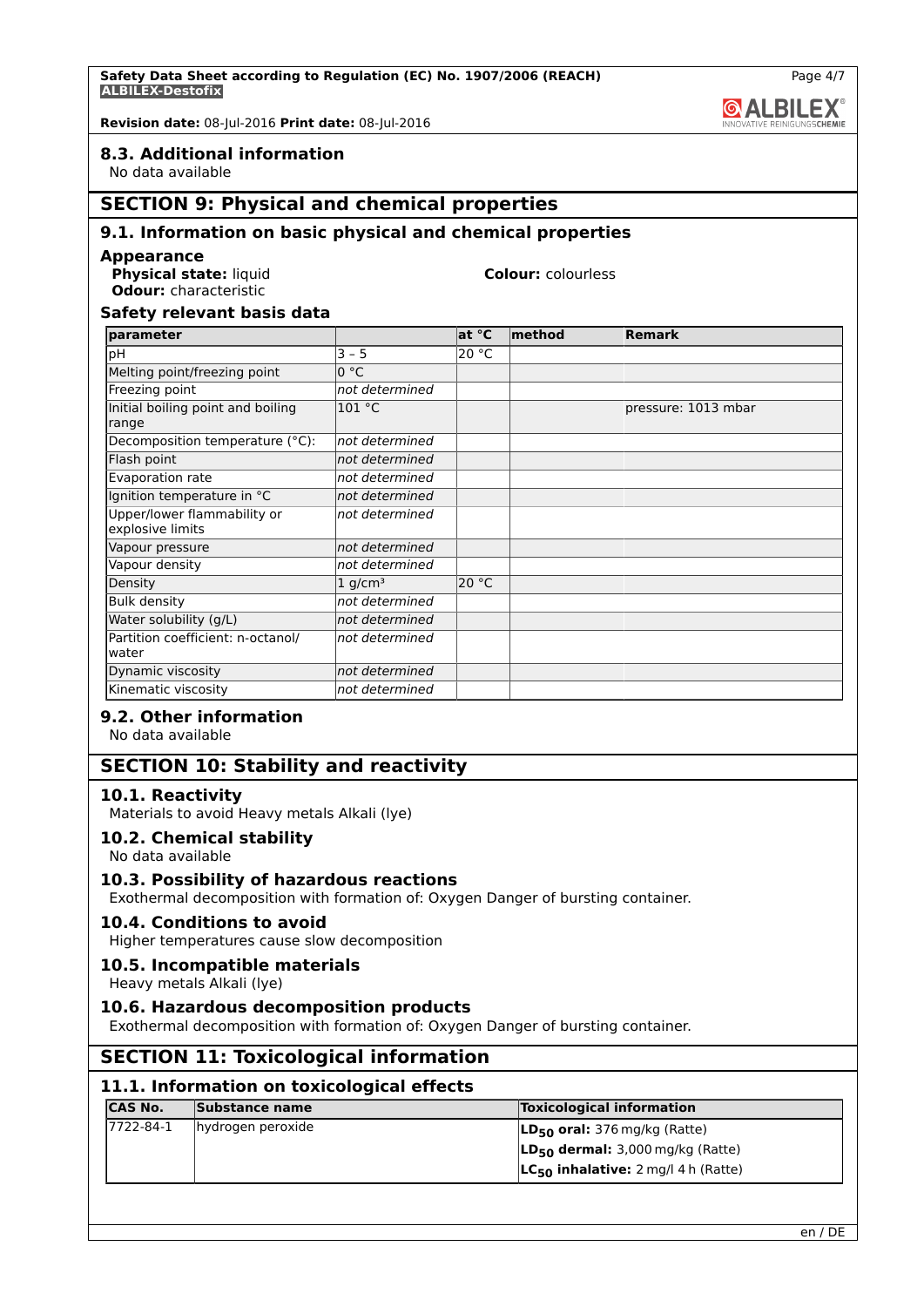#### **Skin corrosion/irritation:**

Irritant effect on the skin: mild irritant. Irritant effect on the eye: mild irritant.

# **Respiratory or skin sensitisation:**

Guinea pig not sensitising.

### **Carcinogenicity:**

Does not mutagenic in animals

### **Additional information:**

Other information: White spots on skin vanish within a few hours. Other information: Exakte Daten zur Toxikologie der Zubereitung liegen nicht vor.

### **SECTION 12: Ecological information**

#### **12.1. Toxicity**

| <b>CAS No.</b> | Substance name    | <b>Toxicological information</b>     |
|----------------|-------------------|--------------------------------------|
| 17722-84-1     | hydrogen peroxide | <b>LC<sub>50</sub>:</b> 22 mg/l 4 d  |
|                |                   | <b>EC<sub>50</sub>:</b> 2.3 mg/l 2 d |
|                |                   | $EC_{50}: 0.71$ mg/l 3d              |
|                |                   | $EC_{50}$ : 5.38 mg/l 4 d            |

### **Aquatic toxicity:**

LC50 Fisch (96 Stunden) Minimalwert: 22 mg/l Maximalwert: 26,7 mg/l Medianwert: 24,4 mg/l Studienanzahl: 2

EC50 Krustentiere (48 Stunden) Minimalwert: 2,32 mg/l Maximalwert: 24 mg/l Medianwert: 13,2 mg/l Studienanzahl: 2

EC50 Algen ( 72 Stunden) Minimalwert: 0,71 mg/l Maximalwert: 5,81 mg/l Medianwert: 3,36 mg/l Studienanzahl: 6

EC50 Algen ( 96 Stunden) Minimalwert: 5,38 mg/l Maximalwert: 6,49 mg/l Medianwert: 5,74 mg/l Studienanzahl: 3

## **Effects in sewage plants:**

After neutralization and dilution 1:100 with water small amounts can be given to the sewage system. **Additional ecotoxicological information:**

#### Referenzen:

Office of Pesticide Programs 2000. Pesticide Ecotoxicity Database (Formerly: Environmental Effects Database (EEDB)). Environmental Fate and Effects Division, U.S.EPA, Washington, D.C. Watanabe, H., E. Takahashi, Y. Nakamura, S. Oda, N. Tatarazako, and T. Iguchi 2007. Development of a Daphnia magna DNA Microarray for Evaluating the Toxicity of Environmental Chemicals. Environ.Toxicol.Chem. 26(4):669-676; Office of Pesticide Programs 2000. Pesticide Ecotoxicity Database (Formerly: Environmental Effects Database (EEDB)). Environmental Fate and Effects Division, U.S.EPA, Washington, D.C.

Smit, M.G.D., E. Ebbens, R.G. Jak, and M.A.J. Huijbregts 2008. Time and Concentration Dependency in the Potentially Affected Fraction of Species: The Case of Hydrogen Peroxide Treatment of Ballast Water. Environ.Toxicol.Chem. 27(3):746-753; Drabkova, M., B. Marsalek, and W. Admiraal 2007. Photodynamic Therapy Against Cyanobacteria. Environ.Toxicol. 22(1):112-115

Gregor, J., D. Jancula, and B. Marsalek 2008. Growth Assays with Mixed Cultures of Cyanobacteria and Algae Assessed by In Vivo Fluorescence: One Step Closer to Real Ecosystems?. Chemosphere 70(10):1873-1878

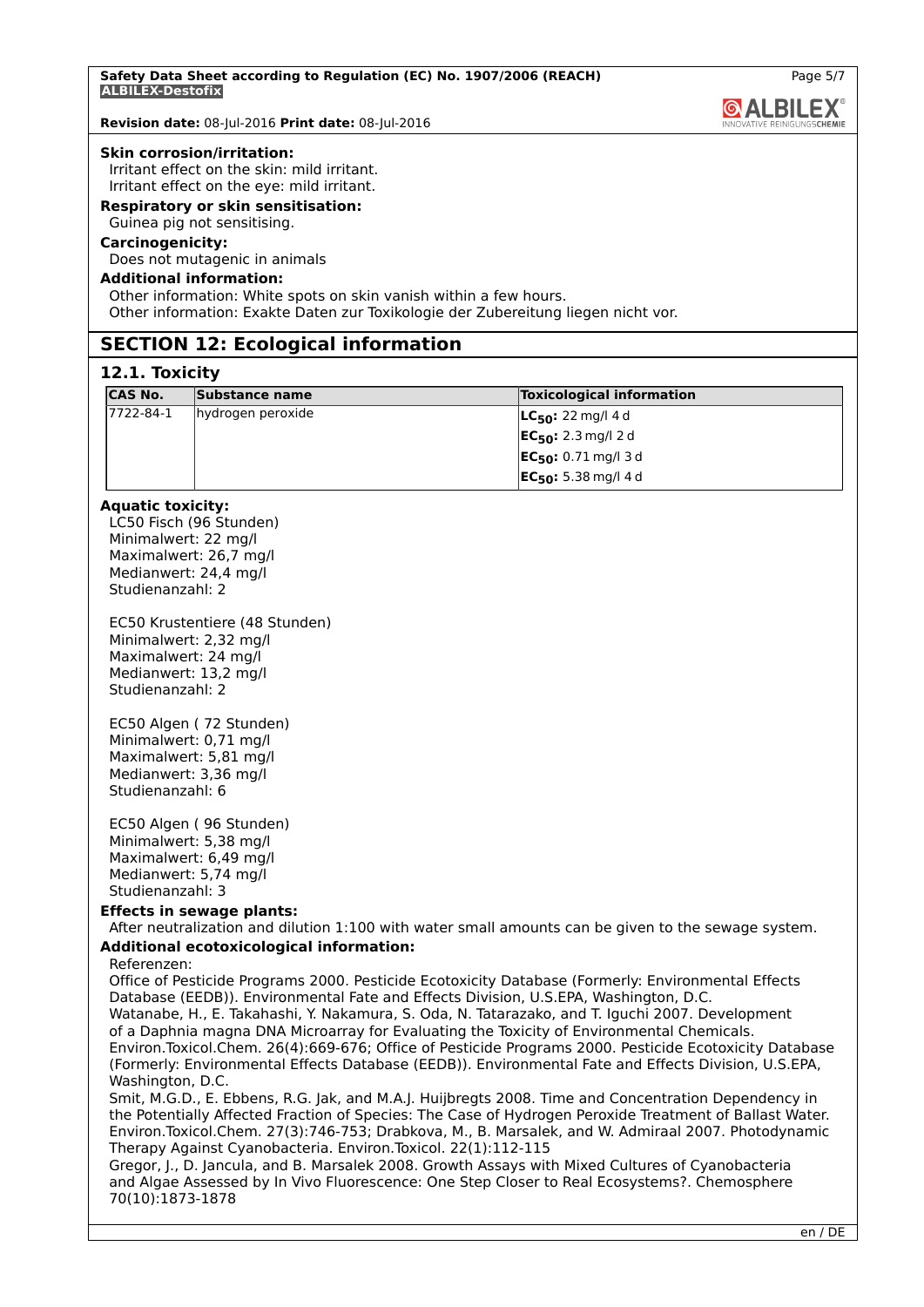

Page 6/7

**Revision date:** 08-Jul-2016 **Print date:** 08-Jul-2016

### **12.2. Persistence and degradability**

#### **Additional information:**

Further ecological information: In soil and waters rapid decomposition to water and oxygen occurs.

### **12.3. Bioaccumulative potential**

#### **Accumulation / Evaluation:**

Additional information: No data available

### **12.4. Mobility in soil**

In soil and waters rapid decomposition to water and oxygen occurs.

### **12.5. Results of PBT and vPvB assessment**

| <b>ICAS No.</b> | Substance name    | <b>Results of PBT and vPvB assessment</b> |
|-----------------|-------------------|-------------------------------------------|
| 17722-84-1      | hydrogen peroxide |                                           |

No data available

### **12.6. Other adverse effects**

Chemical oyxgen demand (COD): 13 mg/g Verdünnung 1 : 1000

### **SECTION 13: Disposal considerations**

#### **13.1. Waste treatment methods**

Do not dispose of as domestic waste. Small amounts (several grams) can be given to the sewage system after dilution 1:100 with water. Bigger amounts must be treated as special waste.

#### **Waste treatment options**

#### **Appropriate disposal / Package:**

Wash with water and give to pastic recycling. Return IBCs to supplier.

### **13.2. Additional information**

No data available

### **SECTION 14: Transport information**

#### **14.1. UN-No.**

No data available

### **14.2. UN proper shipping name**

No data available

### **14.3. Transport hazard class(es)**

No data available

### **14.4. Packing group**

No data available

## **14.5. Environmental hazards**

No data available

### **14.6. Special precautions for user**

No data available

### **14.7. Transport in bulk according to Annex II of MARPOL 73/78 and the IBC Code** No data available

**Additional information:**

No dangerous good in sense of these transport regulations.

### **SECTION 15: Regulatory information**

### **15.1. Safety, health and environmental regulations/legislation specific for the substance or mixture**

# **15.1.1. EU legislation**

No data available